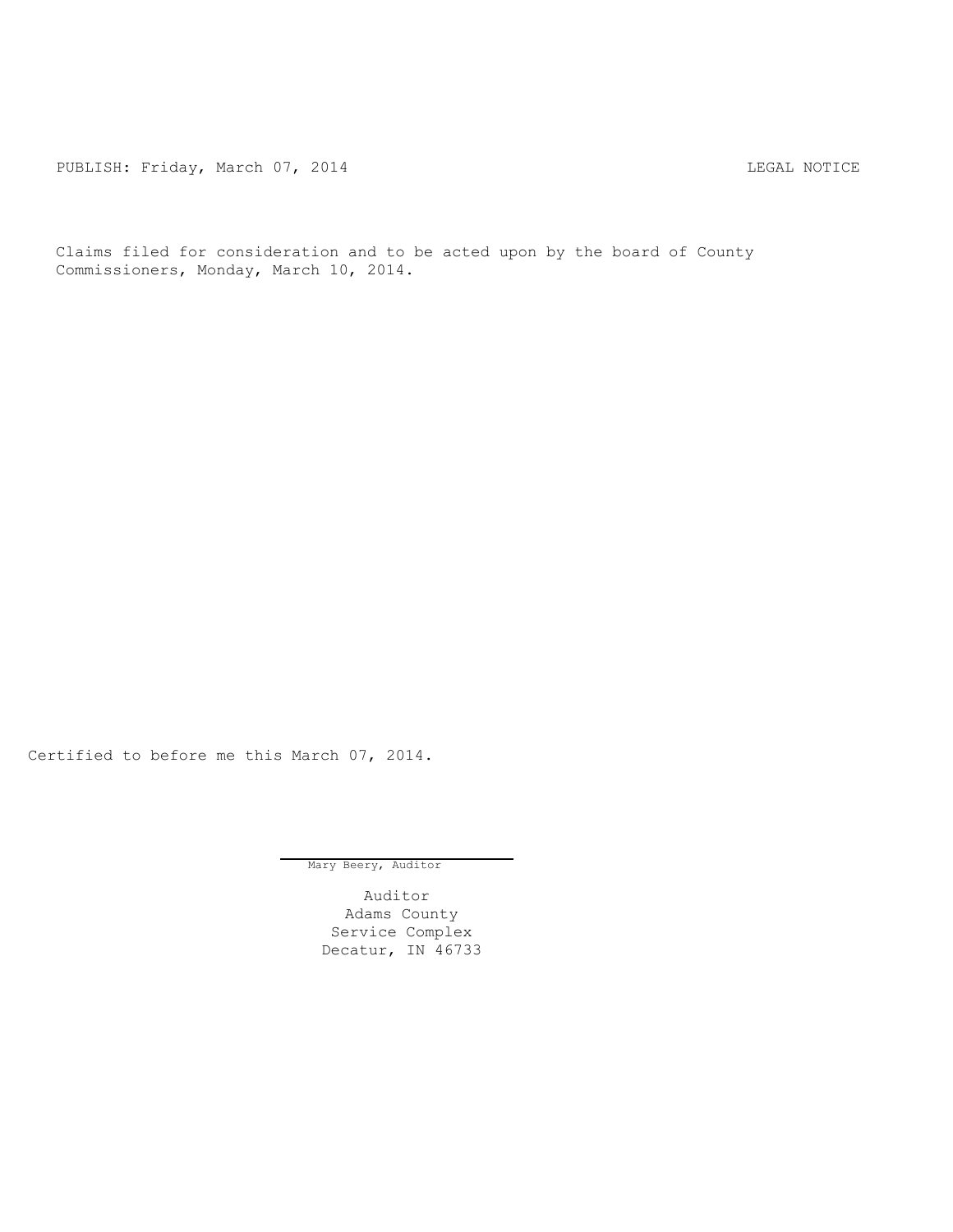

## **Claims Docket for Newspaper Adams County, Indiana**

## For Period: **2/11/2014** to **2/24/2014**

Date Claims to be Paid: **3/10/2014**

*313 W. Jefferson St. Decatur, IN 46733 (219) 724-2600*

| <b>Vendor</b>                             | <b>Amount</b> | <b>Vendor</b>                        | <b>Amount</b> |
|-------------------------------------------|---------------|--------------------------------------|---------------|
| Adams County Council On Aging, Inc.       | 2,125.00      | Adams Memorial Hospital              | 32,504.83     |
| <b>Adams County Treasurer</b>             | 223,800.26    | Indiana Michigan Power               | 264.46        |
| Arnold Lumber Co., Inc.                   | 32.25         | Baker And Sons Plumbing &            | 60.00         |
| Berne Ready Mix                           | 32.30         | Berne Tri-Weekly News                | 128.09        |
| Brateman's, Inc.                          | 244.99        | <b>Charles Bowers</b>                | 2,333.33      |
| Chet's Pest Control                       | 90.00         | Cintas Location #338                 | 47.26         |
| City Of Decatur                           | 424.86        | <b>Complete Printing Service</b>     | 385.00        |
| Computer Systems, Inc.                    | 25.26         | <b>Decatur Dental Services</b>       | 1,184.30      |
| Decatur Postmaster                        | 308.00        | MAXIMUS Consulting Services, Inc.    | 4,800.00      |
| Douglas L. Bauman                         | 175.00        | Gordon Food Service                  | 2,232.22      |
| Grimm's Auto                              | 631.40        | Indiana Stamp Company, Inc.          | 33.85         |
| The Janitors Supply Company, Inc.         | 118.62        | Kiess Electric                       | 419.44        |
| Mark S. Gresla, MD                        | 480.25        | Nipsco                               | 10,844.95     |
| Parrish Electric Motor Sp                 | 56.06         | Pen Products                         | 11,400.00     |
| Piqua Repair Inc.                         | 144.84        | Portland Motor Parts, Inc.           | 227.59        |
| Quill Corporation                         | 128.91        | Roger Thompson                       | 60.00         |
| Roto-Rooter                               | 200.00        | Teryl R. Smith                       | 4.40          |
| Print Shop                                | 171.24        | Top Supply Company                   | 537.74        |
| Wal-Mart / GEMB                           | 215.76        | Witham Toxicology Laboratory         | 2,309.80      |
| Zwick And Jahn Funeral Home               | 200.00        | D & D Auto                           | 1,304.65      |
| CenturyLink                               | 679.05        | Adams County Automotive Supply, Inc. | 37.16         |
| Tom Magnan                                | 9.50          | Jay County REMC                      | 157.70        |
| Denny's Door Company                      | 132.00        | Bixler Insurance, Inc.               | 72,870.00     |
| Don Myers Plumbing                        | 1,184.36      | Cargill, Inc.                        | 2,815.95      |
| Berne Chamber Of Commerce                 | 15.00         | W. A. Jones And Son                  | 82,360.50     |
| Bloomington Ford, Inc.                    | 67,083.45     | Chad W. Sprunger                     | 1,002.29      |
| Public Agency Training Co                 | 299.00        | Tom Magnan/Special Needs             | 31.90         |
| Emil W. Meyer                             | 60.00         | Harvest Land Co-op                   | 43,051.52     |
| Thomas R Krueckeberg                      | 159.73        | <b>ERS Wireless Communications</b>   | 1,418.40      |
| Cheryl L. Leistner                        | 600.00        | Troyer's Market LLC                  | 2,416.48      |
| Purdue University                         | 60.00         | Kendall Electric, Inc.               | 172.56        |
| Bi-County Services, Inc                   | 3,276.00      | Joseph M. Johnson, III               | 394.97        |
| Barnes & Thornburg                        | 891.00        | Five Alarm Fire & Safety Equipment   | 244.17        |
| Deborah A. Schantz                        | 520.70        | Dell Marketing L.P.                  | 3,247.17      |
| Extinguisher Co. No. 1                    | 114.05        | Verizon Wireless                     | 2,569.76      |
| Stationair's Express                      | 622.15        | Matrix Integration                   | 4,586.42      |
| CDW Government, Inc.                      | 3,724.52      | Plak Smacker                         | 179.71        |
| Microvote General Corporation             | 113.23        | LBH Chemical & Industrial            | 1,353.97      |
| Robert E. Rhoades                         | 60.00         | Donna E. Barger                      | 60.00         |
| Office Depot                              | 50.58         | National Association of Counties     | 688.00        |
| Tapestry: A Day for You                   | 130.00        | Decatur Ace Hardware                 | 120.08        |
| WM Imaging Solutions, Inc.                | 30.00         | Global GOV/ED Solutions Inc.         | 589.19        |
| Purdue CES Education Fund                 | 15.18         | Amy Rumschlag                        | 22.00         |
| Central Customer Charges                  | 447.22        | <b>NACS Food Services</b>            | 84.00         |
| <b>Adams County Community Corrections</b> | 2,485.00      | Confirmdelivery.com                  | 228.37        |
| GE Capital Information Technology Soluti  | 10,096.05     | Alicia Bates                         | 200.00        |
| Kent Lehman                               | 60.00         | Indiana State Dept of Health         | 105.00        |
| Pitney Bowes, Inc.                        | 261.50        | Gerber & Company Foods, LLC          | 5,555.97      |
|                                           |               |                                      |               |